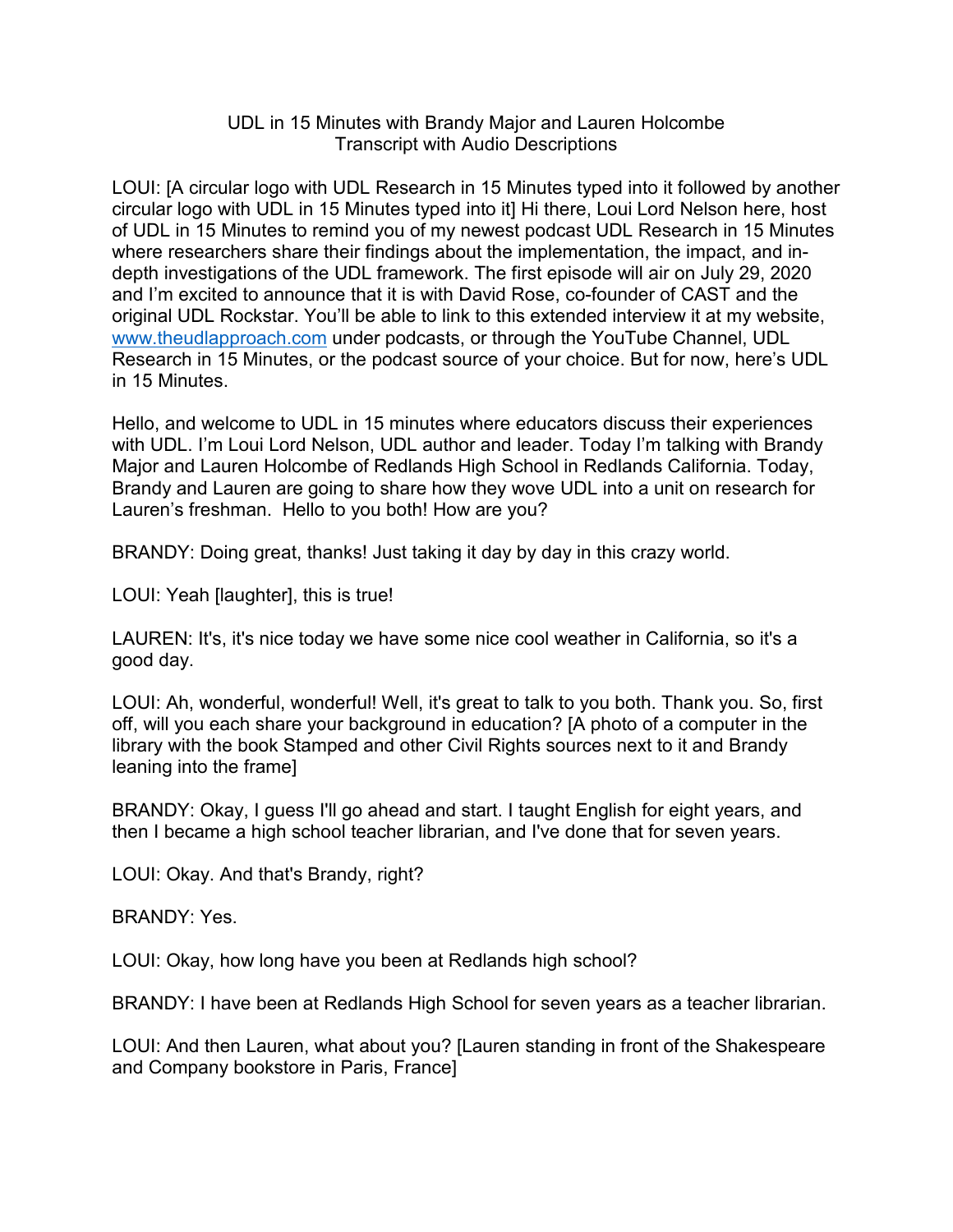LAUREN: I have taught English for nine years, and all of them have been at Redlands High School.

LOUI: So you guys both from that area or did you move in?

LAUREN: I actually grew up in Redlands. I went to the rival high school, Redlands East Valley, and then I ended up getting hired at RHS and I had to, I had to earn that for a while because I went to the rival High School.

LOUI: [laughter] Awesome. What about you, Brandy?

BRANDY: I am actually an outsider, but my first teaching job was at Redlands East Valley where Lauren was actually a student. I was never her teacher, but we were there at the same time.

LOUI: Nice, nice. So, what's a good description of Redlands High School? What's the student body like? Size? That kind of stuff? [A webpage screenshot with the Redlands Unified School district mission statement ]

BRANDY: Well, Redlands High School has a really long and distinctive history. It's filled with a lot of pride and tradition. It was founded in 1891 and is the oldest public high school in the state of California still functioning on its original site.

LOUI: Oh my gosh!

BRANDY: Right? It's amazing. But we're also a school of innovative thinkers and learners. We earned the California Distinguished School Award last year for Excellence in Teaching, Learning and Collaboration. We have a diverse student body with about 2,400 students grades 9 through 12.

LOUI: Wow! Oh my gosh! So, then are you guys in the same district as other high schools? Like the Redlands East Valley is that in the same district? Are you the sole High School for your district?

LAUREN: We are in the same district. We have three high schools, well technically four high schools. We have three high schools and then the continuation school in Redlands.

LOUI: Okay, so it's a lot of students across the district.

LAUREN: A lot of students, yes.

LOUI: Yeah, so that's a big deal to be recognized then as that school of excellence within that huge district. That's awesome. Okay, so I understand that you both worked together design a unit to help Lauren's freshmen learn how to research, and that you used the UDL framework to help you design it and I'd love it if you guys would talk about that. [The hyperdoc created for the course. This document is available with the podcast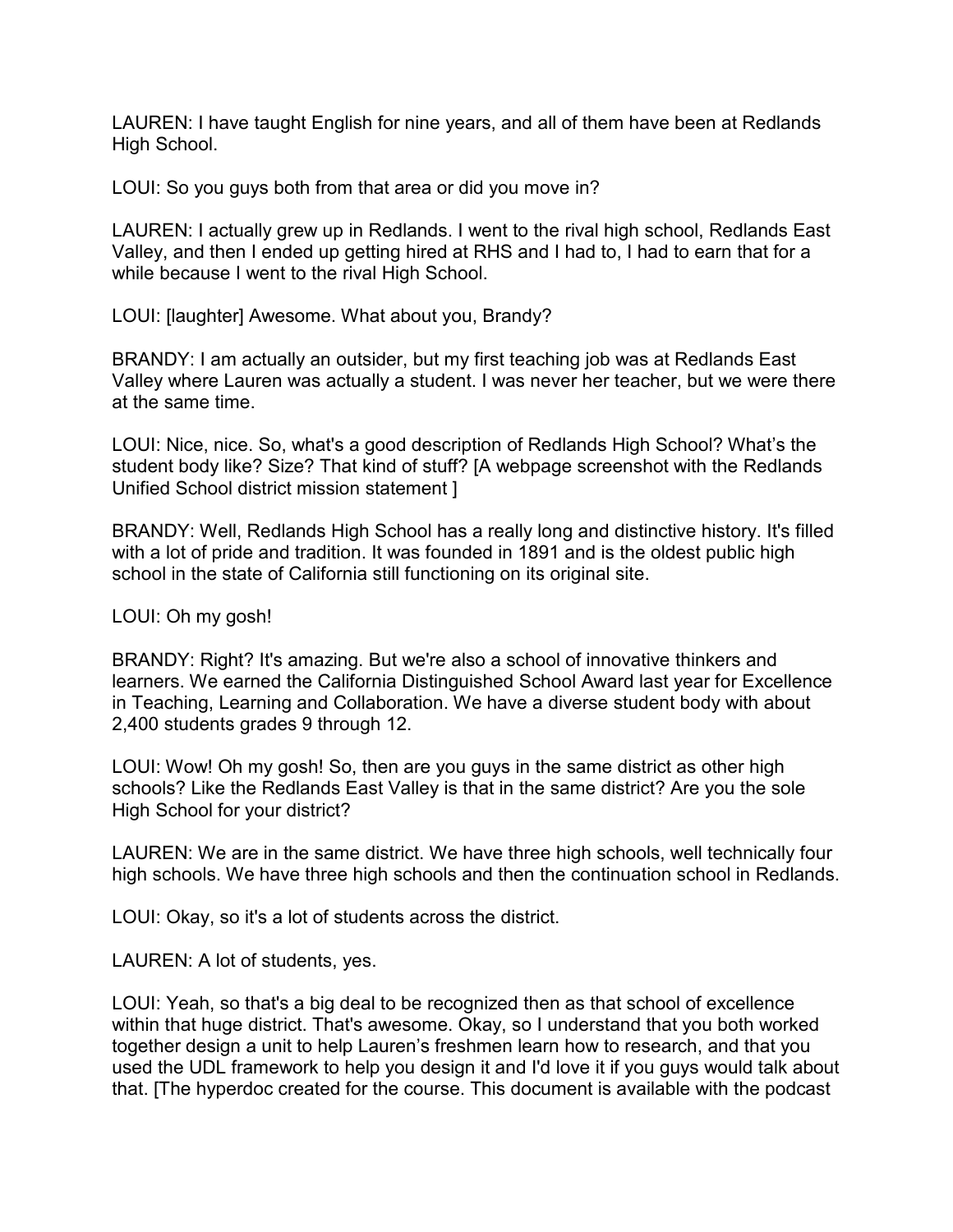at www.theudlapproach.com/podcasts]

LAUREN: Yeah, so teaching the research process is one of the most difficult tasks I think as an English teacher. It just consists of so many things. It consists of finding good research, finding good facts, incorporating MLA format, and then also teaching them how to organize all of that and put it into writing. And so, Brandy and I were at a Google cohort training where we learned about hyper docs and I looked at her and I said "We need to do this for the research paper." And then Brandy is probably the best librarian out there. She just like took it and ran with it and she did so much on this hyper doc to help my students. It's amazing.

LOUI: Nice. So then, either one of you, but as you guys were talking about the Google cohort training in this hyper doc idea, when did UDL come into your conversation? Was it an immediate, "Oh wow, this really aligns and we can use the framework with what we're doing!" How did that come about?

BRANDY: I think that hyper doc just naturally lent itself to UDL which worked very well with Lauren's students because they're very diverse. Did you want to speak about your students a little bit Lauren? [A photo of students working in the library at tables while two are standing in front of a digital white board with their hands in the air like they're going to high 5]

LAUREN: Yes, so I have about 35 students in a class. And it's a huge mix of students. I have English language learners; I usually have at least four to five. I have several students on IEP s and 504s who have different learning needs, and then I also have students who maybe should have taken honors but chose to take regular English who need that challenge a little bit, and so I was looking for a way when there's two of us, two adults and 35 students who are all going to move at a different pace to make that work a little bit better while we're in the library doing our research and so each of those students could kind of work at their own pace but still be successful.

LOUI: Nice. So talk about how you guys set that hyper doc up to do exactly what you just said, to help them know what direction they needed to go but give them that flexibility to pace as they needed to. [A screenshot of the Discovery video player with tabs for details, segments, the transcript, and classroom materials]

BRANDY: From the very beginning since the hyper doc is set up like a game board, they can move from square to square. And from that very first square, we went ahead and put in the topics, and what I did was I looked for resources that would help them with those topics. So, the first thing that I found was we have something called Discovery Education, and it has really short videos and clips. And so, Lauren's selected different topics on civil rights for the students to research, and I went ahead and included those little video links which they could click on, and they could watch them. They're super short, they can rewind them if they needed to they have closed captioning. So immediately, they're in, they're invested, if they need to rewind, they can go back on their own. If they're ready to jump ahead they can move on to the next one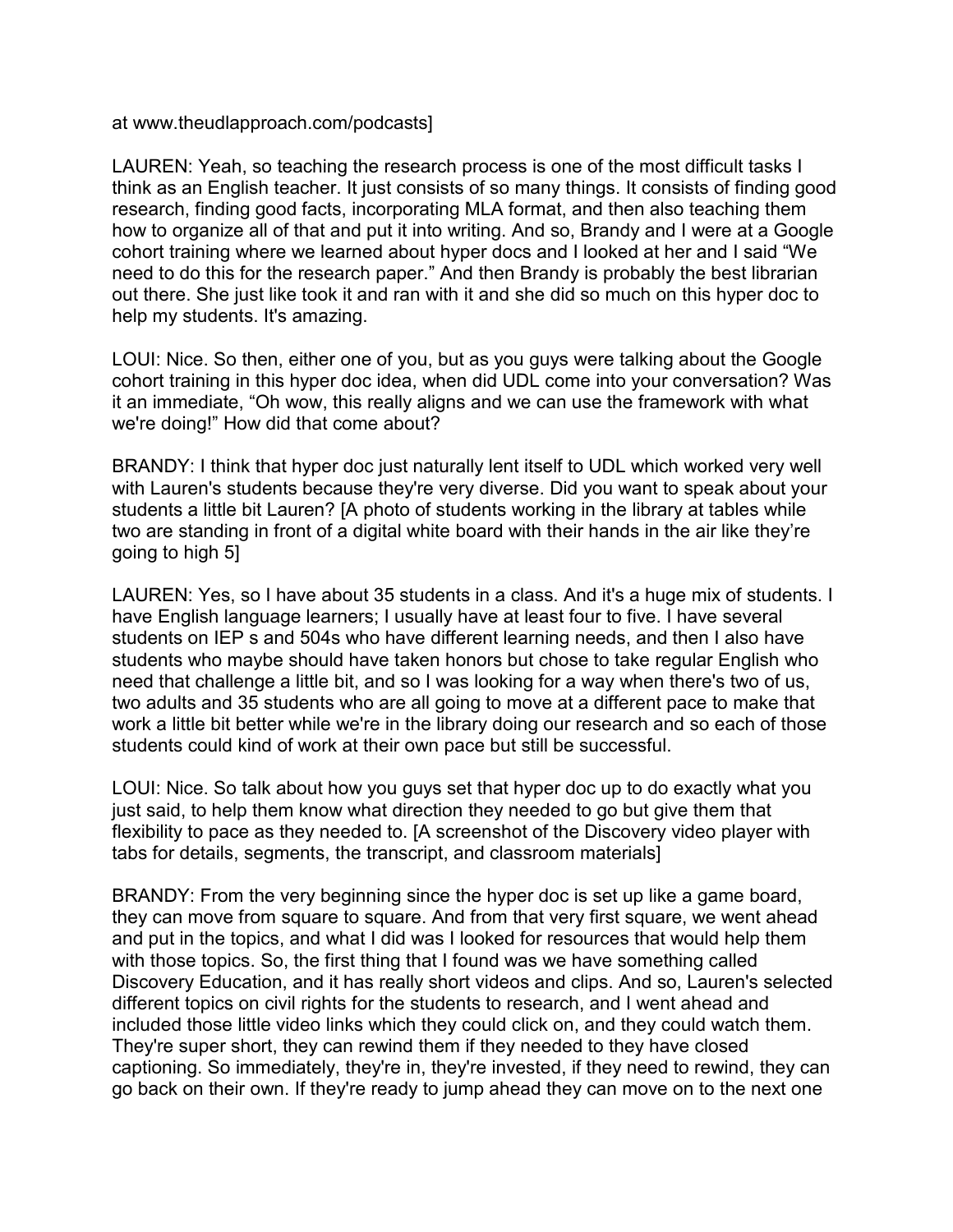again giving them that flexibility.

LAUREN: And it was nice with those videos they could then choose a topic that they would be interested in instead of me just assigning them a topic. And then we also threw in a fifth option if they had received a B or higher on their last essay they were allowed to pick a topic of their own, as long as they got it approved by me, and it fit into the civil rights era that we were focusing on.

LOUI: Did you find that you had a higher level of student engagement with the process? Do you feel like you got better products? What were the outcomes of this?

LAUREN: The outcome was definitely better than I'm used to. We did the hyper doc, this is the second year we've done it. And just the change from the years before the hyper doc to the first year to the hyper doc, to what we made a few changes to the second year of the hyper doc has progressively gotten so much better, not just for us but for the students because they have so many resources they could work on at home. If they were lost if they were absent, they had all the tools they needed to catch up. If they had to wait on us to help them. [A screen shot of the Destiny Library catalogue showing multiple thumbnails of webpages, books, and digital content]

LOUI: Nice. Now, I love the fact that it's using this idea of the hyper doc, and that there are pieces and parts to it but then we also know that that's just something, a structure within the learning environment. So, like you were just talking about, essentially 'sustaining effort and persistence,' that students knew that they could keep themselves working even if they had a question, they could loop back to it but they would still move forward. So, even though the materials are there and that hyper doc is a great tool and strategy, what other things do you feel like you've done in your learning environment that are supporting your students in something like 'sustaining effort and persistence,' and that 'self-regulation' piece where they are setting their own goals and moving toward things. [A screenshot of the Britannica search engine with the article reading level buttons circled]

BRANDY: I think one of the resources that we chose for them, again, we started with the DiscoveryEd. And in addition to that, I used our California State K through 12 online content databases, and they're super accurate and reliable resources that provide a massive amount of digital information, including newspaper articles, scholarly journals, magazines, books, so it's giving students, all of this information, which oftentimes when they do research is very overwhelming because they can't tell the difference yet between what's quality and what's not. So, allowing them to see quality sources and understanding what they look like was very helpful to them. And in addition to that, when they actually clicked, like one of the resources was Britannica. When they get to Britannica, they can actually self-select their reading level, and break it up and no one else has to know. So again, we're talking about them being able to change that on their own. [Students sitting in chairs and on the floor working in small groups] And again, it just gives them that sense of being able to accomplish something at their own pace and at their own level. Physically at the time that Lauren was with us in the library, our library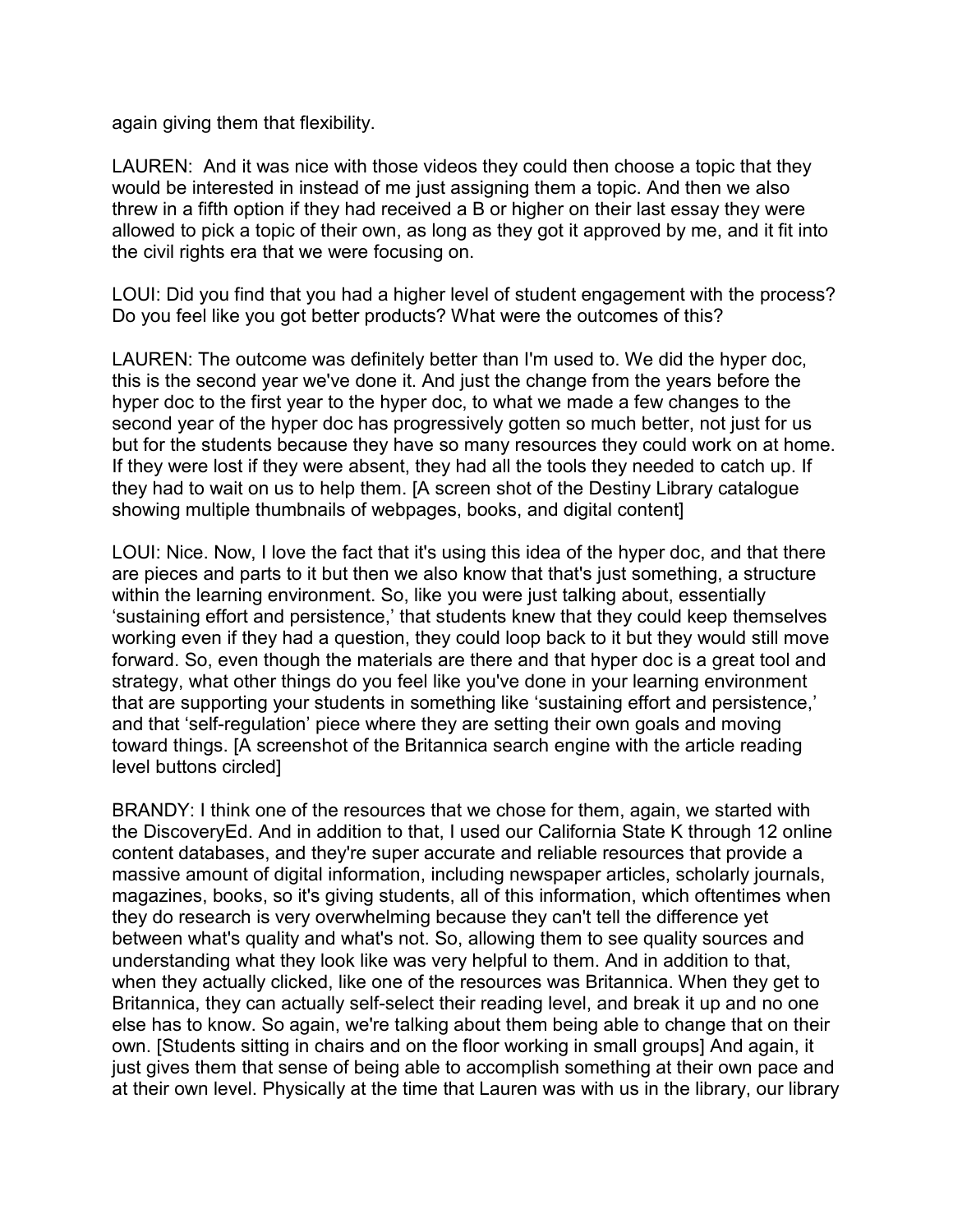was set up so that they were sitting so they couldn't move, but now we're changing that. We're setting things up differently where students will be able to move to be more comfortable. To be in an atmosphere where they feel they can be most productive and make those positive choices for doing that. [A screenshot of the ProQuest search engine and the "listen" button emphasized with an arrow] In addition to that, we also have the ProQuest library database in which students when they're looking at the articles, and some of them are scholarly journals and they can often be difficult for students, they have an option to click "Listen", and they can listen the long as they are reading, and again for us to set up the library in a way where they can actually be comfortable listening to that. So maybe not a traditional desk and chair as we normally do. We're trying to switch that up for them and give them the space to make those choices where they can learn in the best environment possible.

LOUI: What I adore that I'm hearing is that you guys not only are using and thinking about the UDL framework in your design for your learners, that it's also becoming a point of reflection for you, and you're opening up opportunities to the students because now you're starting to feel more comfortable. You guys are, it's like you're all growing together. So, from this outside perspective it's really beautiful to see and hear about. Do you sense that? Have you felt that yourselves? Have you reflected on that? [The UDL guidelines graphic organizer with the principles, guidelines, checkpoints, and expert learner descriptions]

LAUREN: I definitely think it's been really encouraging. I, you know, when we sat in this Google cohort training just the ability to have a tool that was going to be able to make the research process easier for my students and for the two of us in the library trying to help 35 students at once, we were really excited about it. And it's nice to work together because we get extra excited about new things we find that we can add to this to make it easier. It's just really nice to see students more confident in the library.

LOUI: Yeah. I think the other part of this that just was flowing into my brain that goes back to what I was just saying is that we know that tools that lend themselves to the framework, that allow for the flexibility, allow for the choice, allow for access, and help build rigor, and help the students reach the goal, that those are fabulous things to have, but a tool in-and-of itself does not replace the environment that's created by the lead instructors. So you guys had to create this environment and I'm hearing you talk about how you've expanded it not only with, with the seating and being able to sit where they're most comfortable, but then it also sounds like you're doing a lot of active promotion of these choices to the students, because if they aren't used to the fact that they can listen to an article, that maybe they wouldn't choose it because they would think, "Oh, that's the easy way out." So, did you have additional conversations with students did you need to encourage them to use these pieces of choice? [Lauren in Paris, France wearing a winter coat and stocking cap posing in front of a wall with life sized graffiti]

## BRANDY:

Definitely. And one of the great things, too, about working with Lauren is she's not afraid